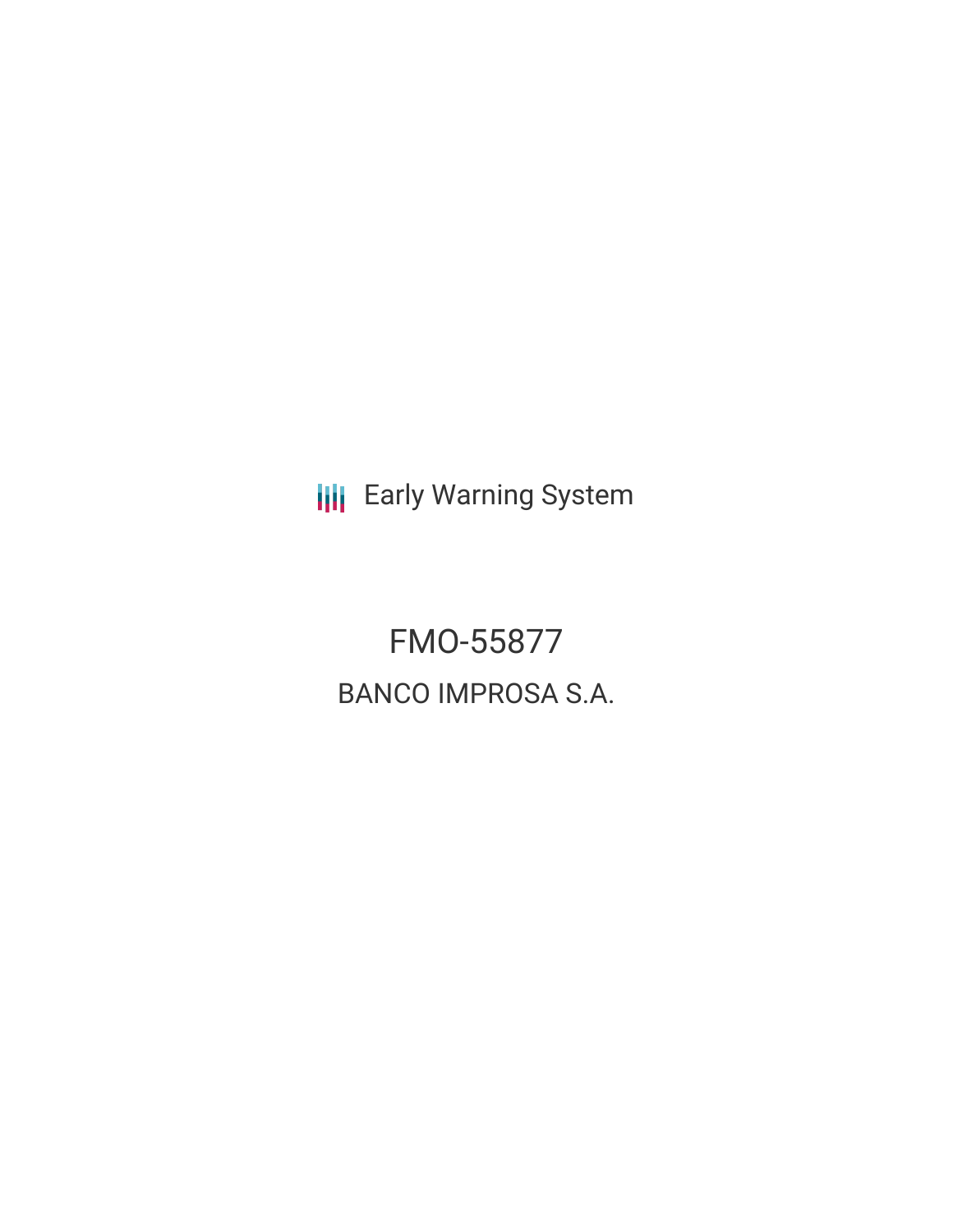

# **Quick Facts**

| <b>Countries</b>               | Costa Rica                                    |
|--------------------------------|-----------------------------------------------|
| <b>Financial Institutions</b>  | Netherlands Development Finance Company (FMO) |
| <b>Status</b>                  | Active                                        |
| <b>Bank Risk Rating</b>        | B                                             |
| <b>Voting Date</b>             | 2019-05-29                                    |
| <b>Borrower</b>                | Banco Improsa. S.A.                           |
| <b>Sectors</b>                 | Industry and Trade                            |
| <b>Ring Fence</b>              | Small & Medium Enterprises                    |
| <b>Investment Amount (USD)</b> | $$0.05$ million                               |
| <b>Project Cost (USD)</b>      | $$40.05$ million                              |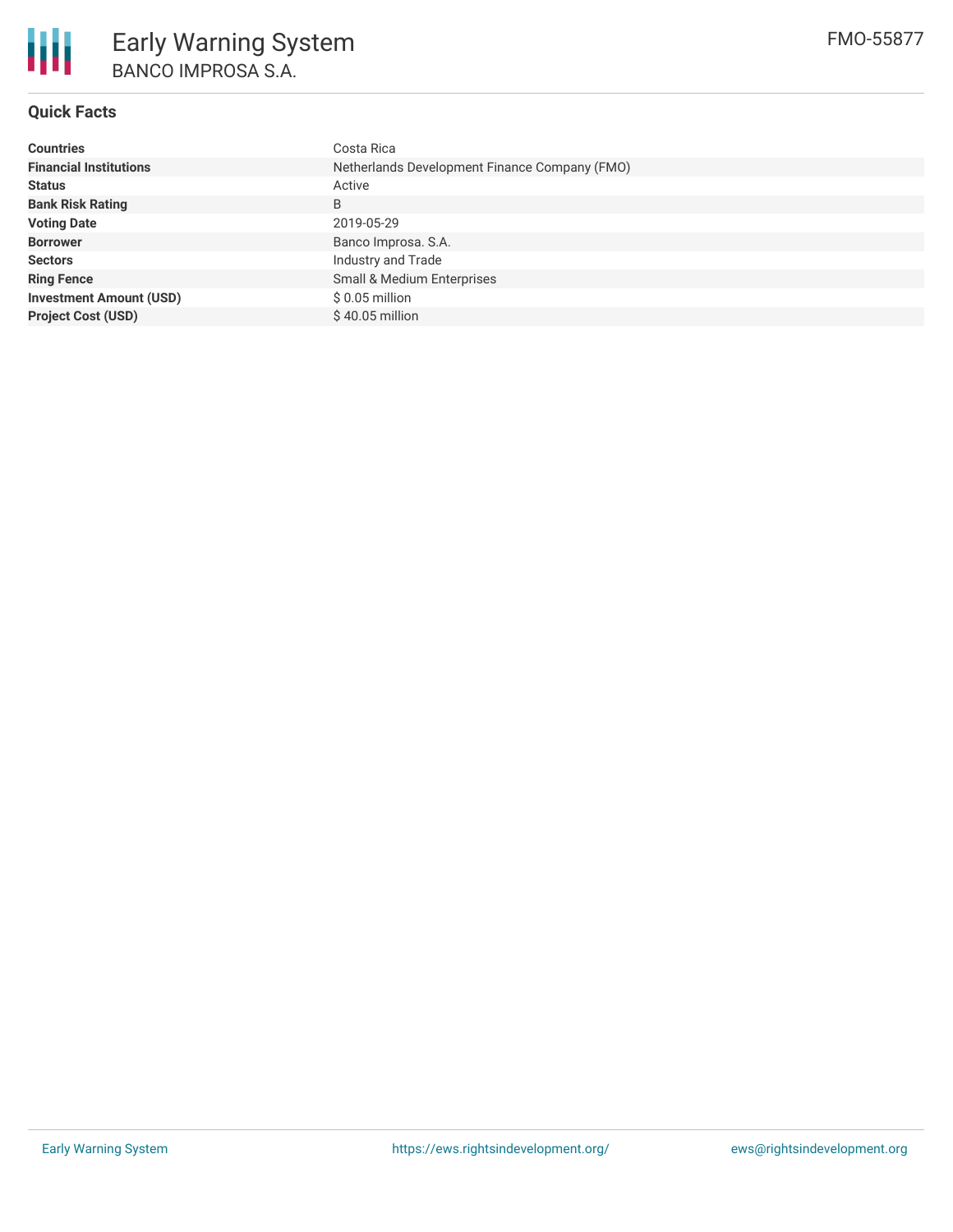

# **Project Description**

The funding objective is to contribute to Banco Improsa Capacity Development (CD) project for serving women-owned businesses in Costa Rica.

Banco Improsa would like to engage the advisory services of a local consultant to support it in its gender finance journey and build its capacity for better serving the women's market, to be co-funded by FMO's Capacity Development Program. The final aim is to grow the number of women and average loan size in the SME portfolio in a more sustainable, effective and efficient way.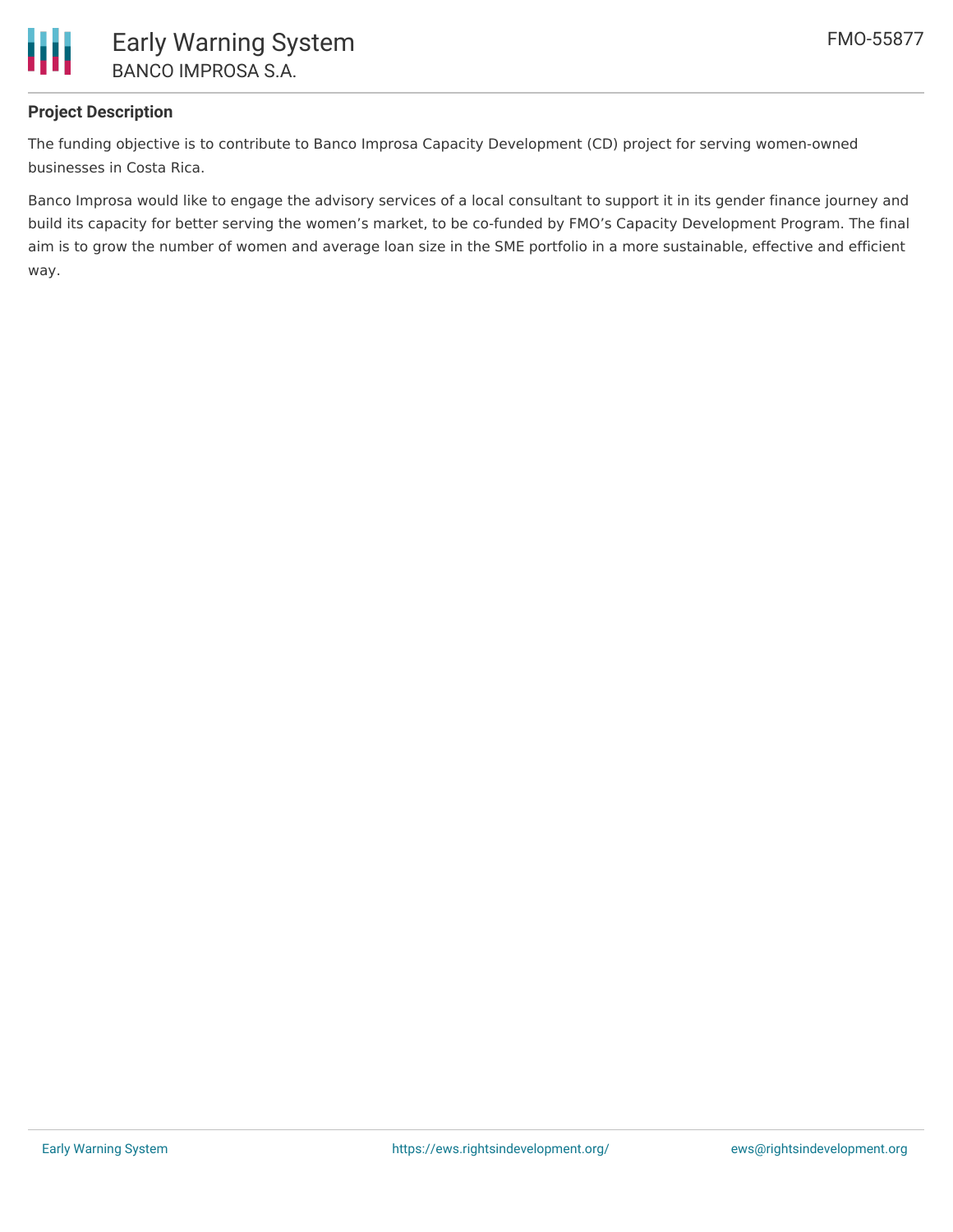#### **Investment Description**

• Netherlands Development Finance Company (FMO)

The investment type was not available at the moment of the snapshot.

#### **Financial Intermediary**

Financial Intermediary: A commercial bank or financial institution that receives funds from a development bank. A financial intermediary then lends these funds to their clients (private actors) in the form of loans, bonds, guarantees and equity shares. Financial intermediaries include insurance, pension and equity funds. The direct financial relationship is between the development bank and the financial intermediary.

- Banco [Improsa,](file:///actor/1486/) S.A. (Financial Intermediary)
- Banco [Improsa](file:///actor/3977/) (Financial Intermediary) **is owned by** Grupo [Financiero](file:///actor/4043/) Improsa (Parent Company)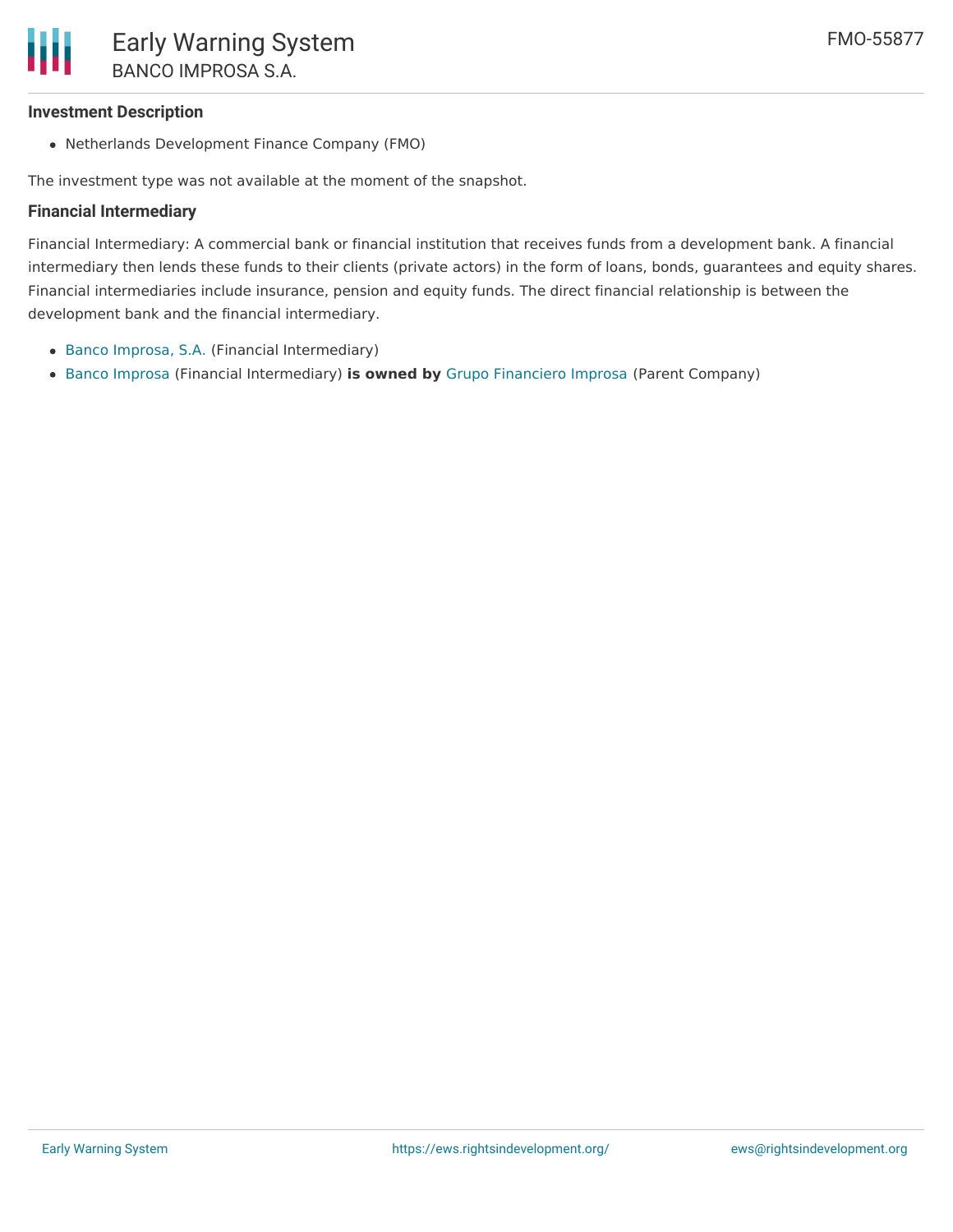

## **Private Actor Relationship**

There is often limited information publicly available about what development banks are funding through financial intermediaries. In 2021, the Early Warning System partnered with Oxfam International to incorporate information on high-risk projects being funded by financial intermediaries receiving funding from the International Finance Corporation (IFC) and the Dutch Development Bank (FMO).

The information listed below describes the relationship between the different private actors linked to high-risk sectors and subprojects of IFC and FMO's financial intermediary investments and/or the financial intermediary's parent companies made from 2017 through 2020, including any associated ring fences.

The database, however, does not explicitly or implicitly imply that IFC or FMO have material exposure to or are contractually or legally accountable to the sub-projects financed by their financial intermediaries or the financial intermediary's parent companies. It only shows a seemingly financial relationship among the different private actors, the financial intermediaries, and IFC or FMO.

## **Private Actors Description**

Banco Improsa. S.A. is a medium-sized bank in Costa Rica that focuses mainly on the SME segment. It is the 5th largest private bank in Costa Rica with a total asset size of USD 720 mln. Its main customers are SMEs in the construction, commerce, services, trade, transport, housing and tourism sector.